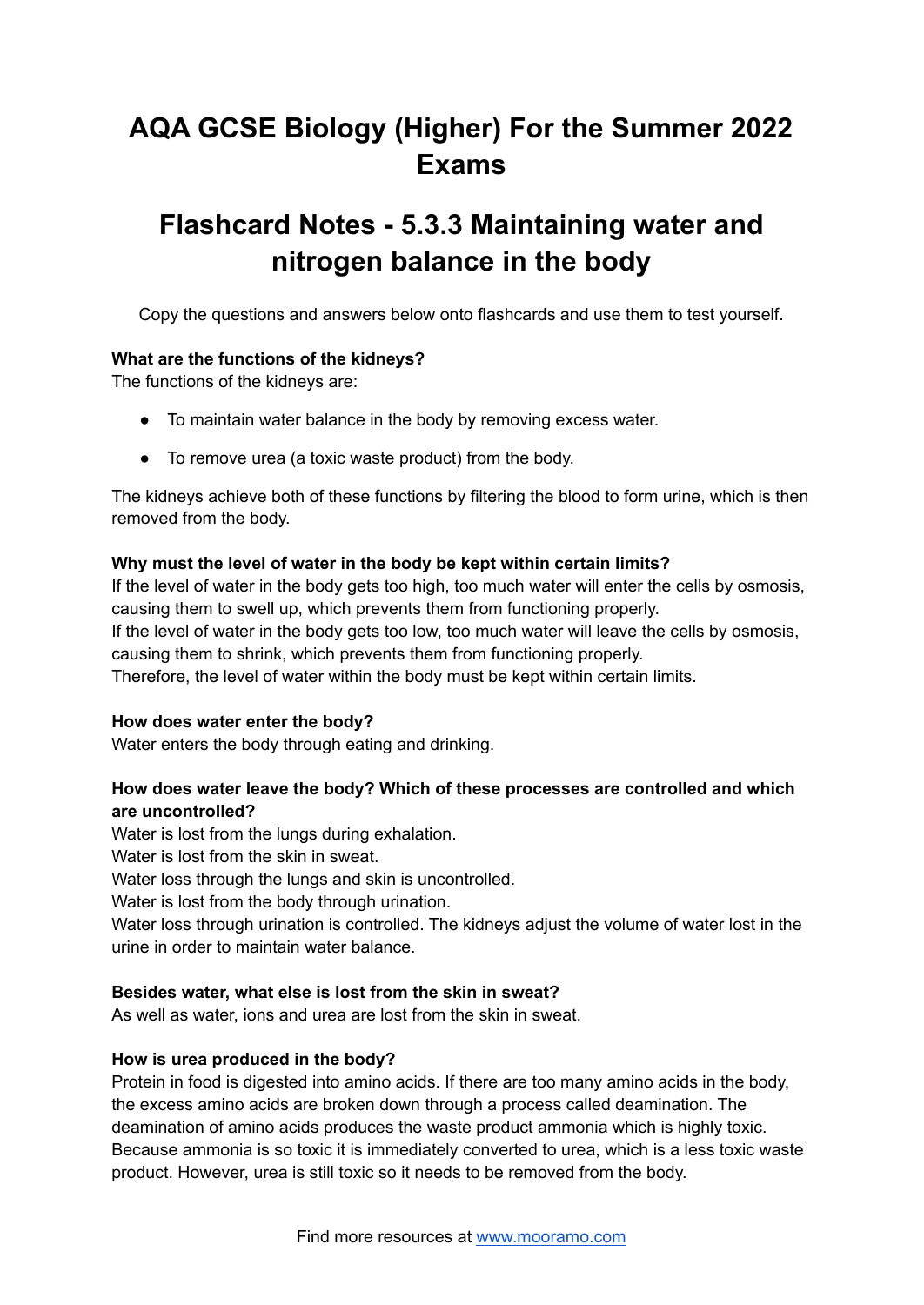#### **What are the stages in the production of urine?**

The kidneys produce urine in two stages. First, they filter the blood to form a mixture of substances called filtrate, which contains many of the substances from the blood. Then, they carry out a process called selective reabsorption in which many of the substances in the filtrate are absorbed back into the blood, leaving behind a new mixture which is the urine.

#### **What happens during the filtration stage of urine production?**

During filtration, the blood passing through the kidneys is filtered. Many substances are removed from the blood and form the filtrate. This includes water, urea, glucose and ions. Some things remain in the blood, including blood cells and proteins.

#### **What happens during selective reabsorption?**

During selective reabsorption, all of the glucose and some of the water and ions in the filtrate are absorbed back into the blood. The mixture that is left behind is called urine. It is made up of water, urea and ions.

#### **Why is selective reabsorption necessary?**

Without selective reabsorption, useful substances would be lost in the urine. Glucose is a useful substance and there is no need to remove it from the body. Therefore, all of the glucose is reabsorbed. Some water and ions do need to be removed from the body in order to maintain water and ion balance. However, without selective reabsorption, far too much water and far too many ions would be lost.

#### **What is ADH?**

ADH is a hormone which is released into the bloodstream by the pituitary gland when the level of water in the body is too low (in other words, when the blood is too concentrated).

#### **What does ADH do?**

ADH binds to cells in the kidney tubules (small tubes that the filtrate travels through). This stimulates the kidney tubules to become more permeable to water, which results in more water being reabsorbed from the filtrate into the blood. This reduces the amount of water in the urine (in other words, it makes the urine more concentrated), so less water is lost from the body through urination. This is an example of negative feedback.

#### **What is kidney failure?**

Kidney failure is when the kidneys do not function properly.

#### **How can kidney failure be treated?**

Kidney failure can be treated by kidney transplant or by using dialysis.

#### **What is dialysis?**

Dialysis is a medical procedure in which a person's bloodstream is connected to a machine called a dialysis machine, which artificially carries out the function of the kidneys. In the dialysis machine, the blood passes through a fluid called dialysis fluid, which contains the substances found in a healthy person's blood (the right concentration of ions, no urea, etc.). The blood and the dialysis fluid are separated by a partially permeable membrane. Substances diffuse down their concentration gradients, meaning that urea and any excess